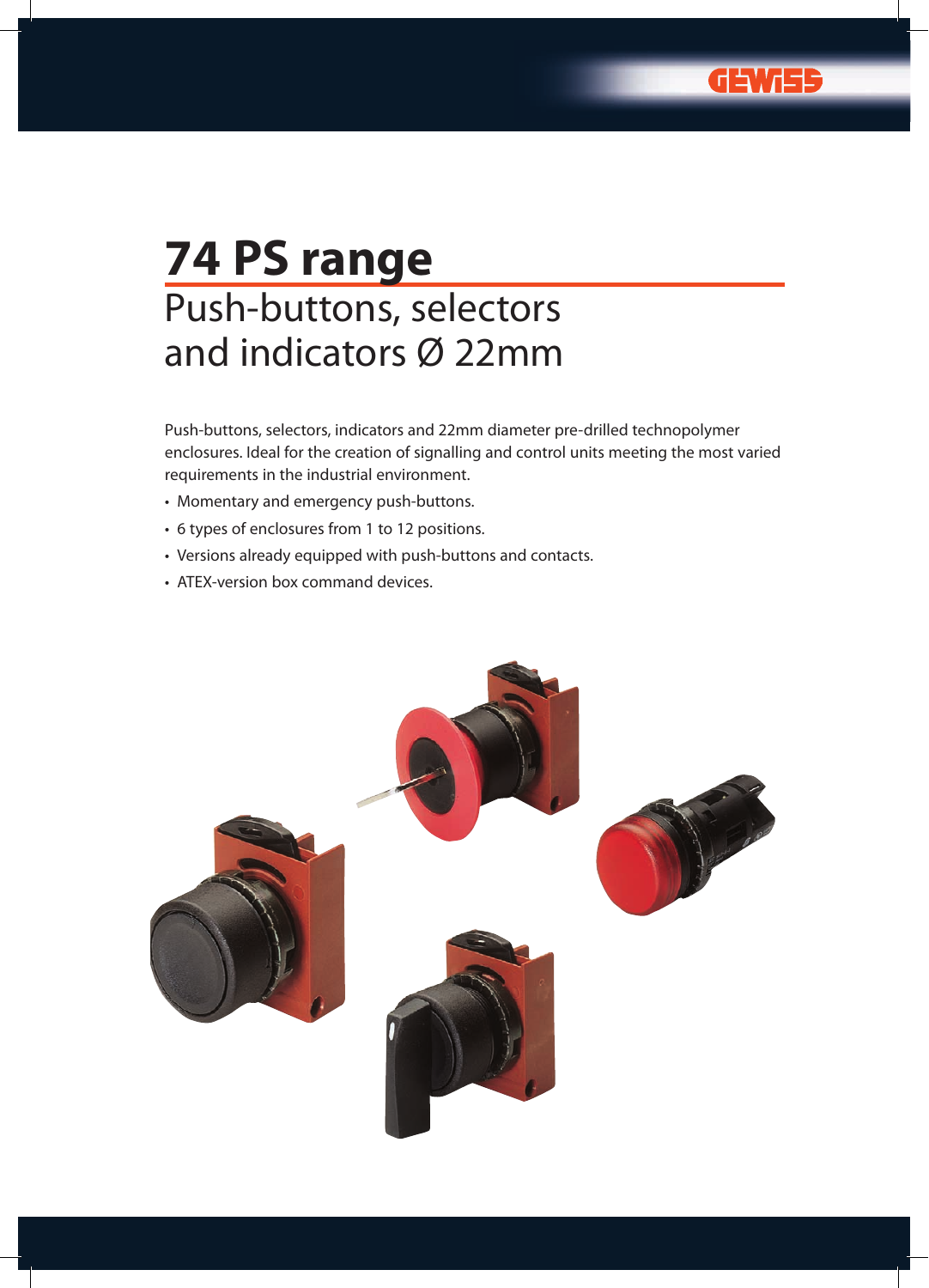PUSH-BUTTONS, SELECTORS AND INDICATORS Ø 22 MM

|              |            | <b>MOMENTARY ROUND PUSH-BUTTONS</b> |                          |  |                    |  |  |  |  |
|--------------|------------|-------------------------------------|--------------------------|--|--------------------|--|--|--|--|
| Colour       | With guard |                                     | <b>Without guard</b>     |  | With backlit guard |  |  |  |  |
| Green        | GW 74 001  |                                     | $\overline{\phantom{a}}$ |  | GW 74 041          |  |  |  |  |
| <b>Black</b> | GW 74 002  |                                     | GW 74 012                |  |                    |  |  |  |  |
| White        | GW 74 003  |                                     | $\sim$                   |  | GW 74 042          |  |  |  |  |
| Red          | GW 74 004  |                                     | GW 74 011                |  |                    |  |  |  |  |

| Mushroom dim. | <b>With holding</b> |  |           | With holding and key | <b>Without holding</b> |  |
|---------------|---------------------|--|-----------|----------------------|------------------------|--|
| Ø40           | GW 74 061           |  | GW 74 062 |                      | GW 74 063              |  |

|                  | <b>ROUND SELECTORS</b>          |  |                                         |  |                                 |  |  |
|------------------|---------------------------------|--|-----------------------------------------|--|---------------------------------|--|--|
| <b>Positions</b> | Lever-type with fixed positions |  | Removable-key type with fixed positions |  | Lever type with return position |  |  |
| $0 - 1$          | GW 74 101                       |  | GW 74 111                               |  | GW 74 121                       |  |  |
| $1 - 0 - 2$      | GW 74 102                       |  | GW 74 112                               |  | GW 74 122                       |  |  |

|            | <b>LUMINOUS INDICATORS</b> |  |             | <b>COMPLEMENTARY ITEMS</b> |  |               |  |
|------------|----------------------------|--|-------------|----------------------------|--|---------------|--|
| Colour     | With direct supply         |  | <b>Type</b> | <b>Contacts</b>            |  | 5-seat flange |  |
| Green      | GW 74 151                  |  |             |                            |  |               |  |
| Red        | GW 74 152                  |  | NO - Green  | GW 74 201                  |  | GW 74 203     |  |
| Yellow     | GW 74 153                  |  |             |                            |  |               |  |
| Light blue | GW 74 154                  |  | NC - Red    | GW 74 202                  |  |               |  |
| White      | GW 74 155                  |  |             |                            |  |               |  |

|                       |           |            | <b>COMPLETE CONTAINERS</b> |                 |                              |  |  |
|-----------------------|-----------|------------|----------------------------|-----------------|------------------------------|--|--|
| Indicator lights Ø 22 |           | With guard | No. gangs                  | <b>Contacts</b> | <b>Dimensions (LxHxD) mm</b> |  |  |
| Generic (black)       | GW 27 201 |            |                            | 1 NO            | 66x82x65                     |  |  |
| Emergency (red)       | GW 27 202 |            |                            | 1 NO 1 NC       | 66x82x65                     |  |  |
| Start (green)         | GW 27 203 |            | $\overline{2}$             | 1 NO 1 NC       | 132x82x65                    |  |  |
| Stop (red)            |           |            |                            |                 |                              |  |  |
| Start (green)         |           |            |                            |                 |                              |  |  |
| Stop (red)            | GW 27 204 |            | 3                          | 1 NO 1 NC       | 66x171x65                    |  |  |
| Signalling (white)    |           |            |                            |                 |                              |  |  |

|                   |            |                                        | <b>EMPTY CONTAINERS</b> |                      |                              |  |  |
|-------------------|------------|----------------------------------------|-------------------------|----------------------|------------------------------|--|--|
| No. gangs         |            | Code                                   | <b>Side entries</b>     | Top / Bottom entries | <b>Dimensions (LxHxD) mm</b> |  |  |
|                   | GW 27 101  |                                        | $2 \times 023$          | $2 \times 023$       | 66x82x65                     |  |  |
|                   | GW 27 111* | <b>Contract Contract Contract</b><br>۵ | $2 \times 023$          | $2 \times 023$       | 66x82x65                     |  |  |
| $\mathbf{\Omega}$ | GW 27 102  |                                        | $6 \times 023$          | $2 \times 023$       | 132x82x65                    |  |  |
|                   | GW 27 103  |                                        | $4 \times 023$          | $2 \times 023$       | 66x171x65                    |  |  |
| 6                 | GW 27 104  |                                        | $4 \times 023$          | $6 \times 023$       | 132x171x65                   |  |  |
| 12                | GW 27 105  |                                        | $4 \times 023$          | $6 \times 023$       | 264x171x65                   |  |  |

(\*) GW 27 111: yellow lid and grey base - Specific for emergency push-buttons.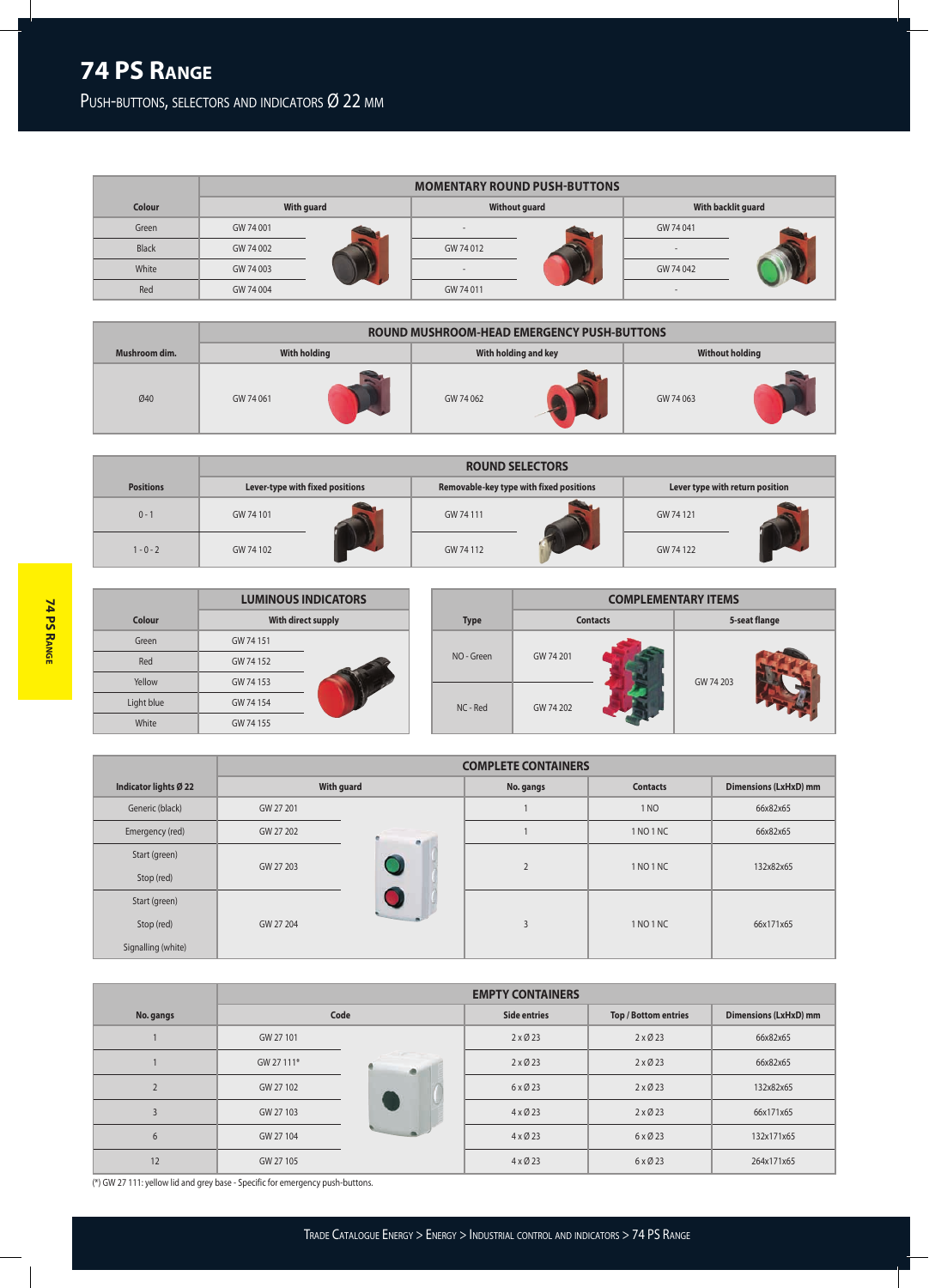PUSH-BUTTONS, SELECTORS AND INDICATORS Ø 22 MM



**GEW** 

**677**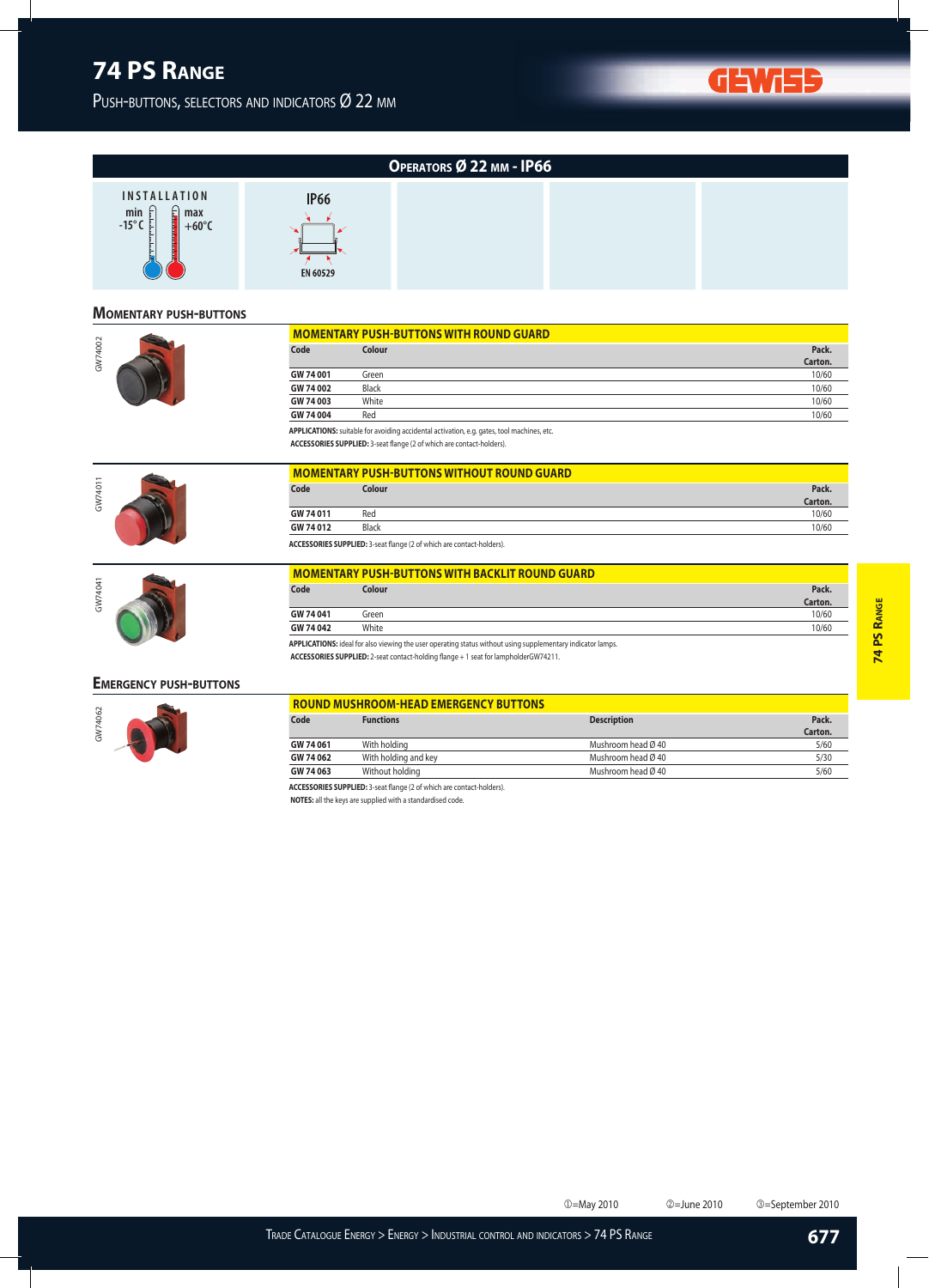### PUSH-BUTTONS, SELECTORS AND INDICATORS Ø 22 MM

## **SELE**

GW74101

| <b>CTORS</b> |           |                                                                                                                                      |                                                                           |                  |
|--------------|-----------|--------------------------------------------------------------------------------------------------------------------------------------|---------------------------------------------------------------------------|------------------|
|              |           | <b>ROUND LEVER SELECTOR WITH FIXED POSITIONS</b>                                                                                     |                                                                           |                  |
|              | Code      | No.<br>positions                                                                                                                     | <b>Type</b>                                                               | Pack.<br>Carton. |
|              | GW 74 101 |                                                                                                                                      | $0 -$ <sup>-</sup>                                                        | 10/60            |
|              | GW 74 102 |                                                                                                                                      | $1 - 0 - 2$                                                               | 10/60            |
|              |           | <b>CHARACTERISTICS:</b> operator in thermoplastic material.<br>ACCESSORIES SUPPLIED: 3-seat flange (2 of which are contact-holders). |                                                                           |                  |
|              |           |                                                                                                                                      | KEY SELECTORS WITH FIXED POSITIONS AND REMOVABLE KEY ON POSITION -O-ROUND |                  |



| <b>KEY SELECTORS WITH FIXED POSITIONS AND REMOVABLE KEY ON POSITION -O- ROUND</b> |           |             |         |  |  |  |
|-----------------------------------------------------------------------------------|-----------|-------------|---------|--|--|--|
| Code                                                                              | No.       | <b>Type</b> | Pack.   |  |  |  |
|                                                                                   | positions |             | Carton. |  |  |  |
| GW 74 111                                                                         |           | $0 - 1$     | 5/30    |  |  |  |
| GW 74 112                                                                         |           | 1 - 0 - 2   | 5/30    |  |  |  |

**ACCESSORIES SUPPLIED:** 3-seat flange (2 of which are contact-holders).

**NOTES:** all the keys are supplied with a standardised code.



| Code      | No.       | <b>Type</b> | Pack.   |
|-----------|-----------|-------------|---------|
|           | positions |             | Carton. |
| GW 74 121 |           | $0 - 1$     | 10/60   |
| GW 74 122 |           | $1 - 0 - 2$ | 10/60   |

**ACCESSORIES SUPPLIED:** 3-seat flange (2 of which are contact-holders).

### **INDICATORS - IP66**

# **74 PS RANGE 74 PS Range**



| <b>IP66</b> |  |
|-------------|--|
| EN 60529    |  |

### **INDICATORS**



| ROUND BACKLIT INDICATORS WITH DIRECT SUPPLY NOMINAL VOLTAGE 230 V - BA9S LAMP FIXING |            |         |  |  |  |
|--------------------------------------------------------------------------------------|------------|---------|--|--|--|
| Code                                                                                 | Colour     | Pack.   |  |  |  |
|                                                                                      |            | Carton. |  |  |  |
| GW 74 151                                                                            | Green      | 10/60   |  |  |  |
| GW 74 152                                                                            | Red        | 10/60   |  |  |  |
| GW 74 153                                                                            | Yellow     | 10/60   |  |  |  |
| GW 74 154                                                                            | Light blue | 10/60   |  |  |  |
| GW 74 155                                                                            | White      | 10/60   |  |  |  |

**CHARACTERISTICS:** bulb excluded. Max bulb power 2W.

**NOTES:** the colour of the diffuser is to be chosen in conformity with the colour code recommended by IEC 60073 standard.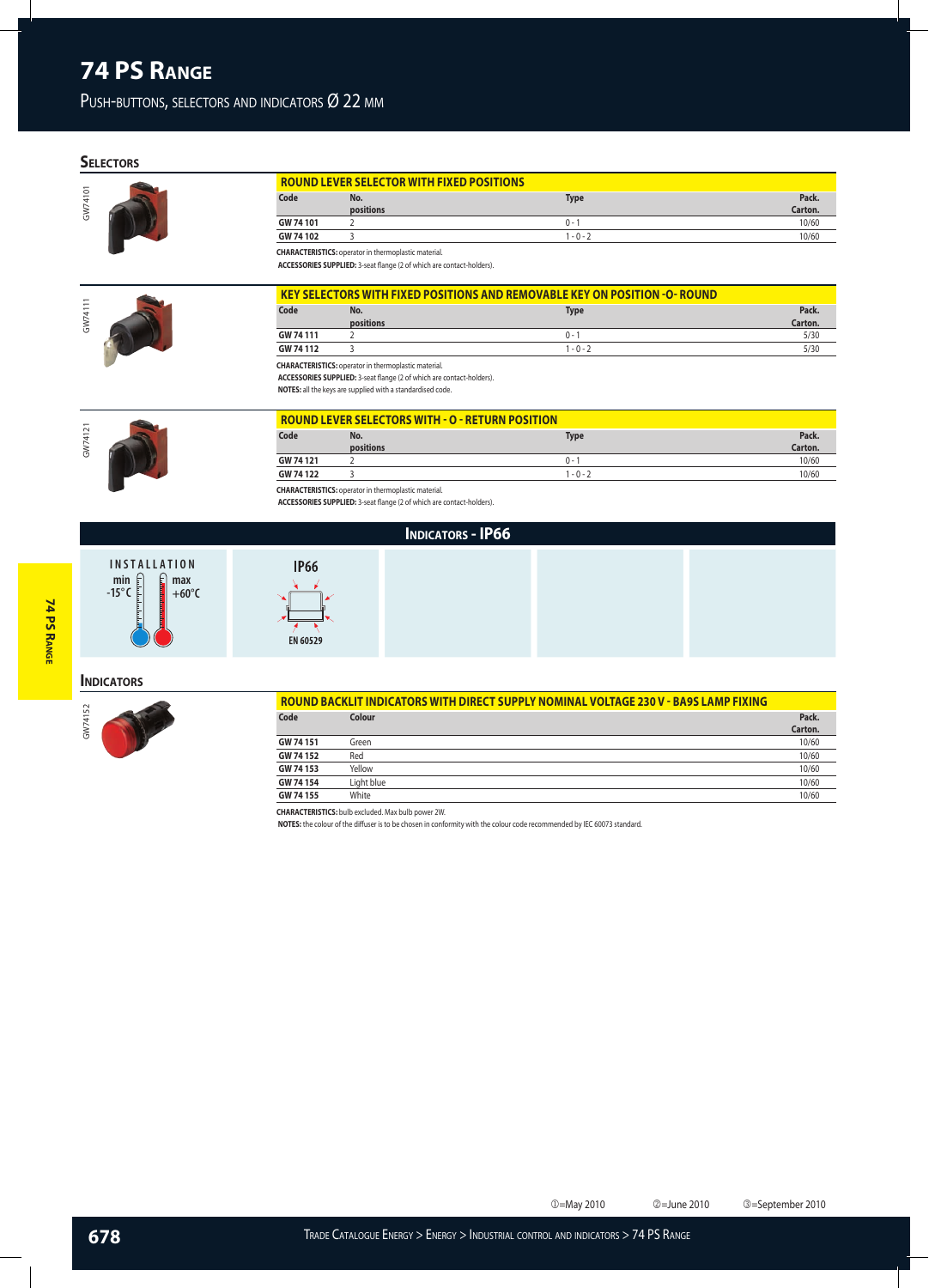PUSH-BUTTONS, SELECTORS AND INDICATORS Ø 22 MM

### **Complementary items**

|         | <b>CONTACTS - ITH= 10A - 250V~</b>               |                     |                                                                                                                                                                                              |                                                                                                                                                     |              |                |                   |
|---------|--------------------------------------------------|---------------------|----------------------------------------------------------------------------------------------------------------------------------------------------------------------------------------------|-----------------------------------------------------------------------------------------------------------------------------------------------------|--------------|----------------|-------------------|
| GW74201 | Code                                             | <b>Type</b>         | <b>Category of use</b><br>240V ac15                                                                                                                                                          | <b>Category of use</b><br>240V dc13                                                                                                                 |              | Colour         | Pack.<br>Carton.  |
|         | GW 74 201                                        | 1 NO                | 3 A                                                                                                                                                                                          | 0,27A                                                                                                                                               |              | Green          | 10/60             |
|         | GW 74 202                                        | 1 NC                | 3A                                                                                                                                                                                           | 0,27A                                                                                                                                               |              | Red            | 10/60             |
|         |                                                  |                     |                                                                                                                                                                                              | CHARACTERISTICS: GW74202, suitable for opening the contact also in the event of it slightly sticking, in conformity with the EN 60947-5-1 standard. |              |                |                   |
|         |                                                  |                     | Mounting on the contact flanges snaps into place. Contacts compatible with emergency control unit GW42201.                                                                                   |                                                                                                                                                     |              |                |                   |
|         | <b>5-SEAT FLANGE</b>                             |                     |                                                                                                                                                                                              |                                                                                                                                                     |              |                |                   |
| GW74203 | Code                                             | <b>Description</b>  |                                                                                                                                                                                              |                                                                                                                                                     |              |                | Pack.             |
|         | GW 74 203                                        |                     | Flange with 5 seats 4 of which are contact-holders                                                                                                                                           |                                                                                                                                                     |              |                | Carton.<br>1/60   |
|         |                                                  |                     |                                                                                                                                                                                              | APPLICATIONS: in place of the 3-seat flange supplied with push-buttons and selectors, it increases the number of contacts that can be installed.    |              |                |                   |
|         |                                                  |                     |                                                                                                                                                                                              |                                                                                                                                                     |              |                |                   |
|         |                                                  |                     |                                                                                                                                                                                              | <b>BULB POWER SUPPLY - NOMINAL VOLTAGE 380 V - BA9S LAMP FIXING</b>                                                                                 |              |                |                   |
| GW74211 | Code                                             | <b>Power supply</b> |                                                                                                                                                                                              |                                                                                                                                                     | Lamp         |                | Pack.             |
|         |                                                  |                     |                                                                                                                                                                                              |                                                                                                                                                     | power        |                | Carton.           |
|         | GW 74 211                                        | Direct              |                                                                                                                                                                                              |                                                                                                                                                     | 2 W          |                | 10/60             |
|         |                                                  |                     | <b>CHARACTERISTICS:</b> mounting on the contact flanges snaps into place.                                                                                                                    | APPLICATIONS: to be used with the backlit momentary push-buttons with guard to make functional indications.                                         |              |                |                   |
|         | <b>BULBS - BA9S LAMP FIXING</b>                  |                     |                                                                                                                                                                                              |                                                                                                                                                     |              |                |                   |
| GW74217 | Code                                             | <b>Type</b>         |                                                                                                                                                                                              | <b>Rated</b>                                                                                                                                        |              | Lamp           | Pack.             |
|         | GW 74 216                                        | Incandescent        |                                                                                                                                                                                              | voltage<br>30 V                                                                                                                                     |              | power<br>2 W   | Carton.<br>5/100  |
|         | GW 74 217                                        | Incandescent        |                                                                                                                                                                                              | 130V                                                                                                                                                |              | 2 W            | 5/100             |
|         | GW 74 218                                        | Fluorescent         |                                                                                                                                                                                              | 230V                                                                                                                                                |              | 0.33W          | 5/100             |
|         |                                                  |                     | APPLICATIONS: the lamps are to be used with the luminous indicators or with the supply GW74211.                                                                                              |                                                                                                                                                     |              |                |                   |
|         |                                                  |                     |                                                                                                                                                                                              | BLACK SCREWCAP FOR UNWIRED ENCLOSURES FOR PUSH-BUTTONS WITH A ROUND SHAPE - Ø 22 MM                                                                 |              |                |                   |
| GW74221 | Code                                             | Colour              |                                                                                                                                                                                              |                                                                                                                                                     |              |                | Pack.<br>Carton.  |
|         | GW 74 221                                        | Black               |                                                                                                                                                                                              |                                                                                                                                                     |              |                | 10/100            |
|         | <b>CHARACTERISTICS:</b> thermoplastic screw cap. |                     |                                                                                                                                                                                              |                                                                                                                                                     |              |                |                   |
|         | <b>PLATES</b>                                    |                     |                                                                                                                                                                                              |                                                                                                                                                     |              |                |                   |
| GW74222 | Code                                             | <b>Dimensions</b>   | <b>Suitable</b>                                                                                                                                                                              |                                                                                                                                                     | Colour       | <b>Text</b>    | Pack.             |
|         |                                                  | (mm)                | for                                                                                                                                                                                          |                                                                                                                                                     |              |                | Carton.           |
|         | GW 74 222                                        | 30x40               | Push-buttons Indicators Selectors                                                                                                                                                            |                                                                                                                                                     | <b>Black</b> |                | 5/100             |
|         | GW 74 223                                        | Ø 59                | Mushroom-head emergency button                                                                                                                                                               |                                                                                                                                                     | Yellow       | Emergency-Stop | 5/100             |
|         |                                                  |                     | GW74223 to be used when the emergency push-buttons are installed on panel.<br><b>CHARACTERISTICS:</b> the plates allow the function of push-buttons, selectors or indicators to be assigned. |                                                                                                                                                     |              |                |                   |
|         |                                                  |                     | <b>TOOL FOR MOUNTING RING NUTS</b>                                                                                                                                                           |                                                                                                                                                     |              |                |                   |
| GW74224 | Code                                             | <b>Description</b>  |                                                                                                                                                                                              |                                                                                                                                                     |              |                | Pack.             |
|         |                                                  |                     |                                                                                                                                                                                              |                                                                                                                                                     |              |                | Carton.           |
|         | GW 74 224                                        |                     | Tool for mounting ring nuts                                                                                                                                                                  |                                                                                                                                                     |              |                | 1/50              |
|         | <b>LAMP EXTRACTION TOOL</b>                      |                     |                                                                                                                                                                                              |                                                                                                                                                     |              |                |                   |
| GW74225 | Code                                             | <b>Description</b>  |                                                                                                                                                                                              |                                                                                                                                                     |              |                | Pack.             |
|         | GW 74 225                                        |                     | extraction tool Lamp                                                                                                                                                                         |                                                                                                                                                     |              |                | Carton.<br>10/100 |
|         |                                                  |                     |                                                                                                                                                                                              |                                                                                                                                                     |              |                |                   |

**APPLICATIONS:** suitable also for maintenance of ACS distribution board indicator lamps 68 Q-BOX range.

**GEWISS** 

j=May 2010 k=June 2010 l=September 2010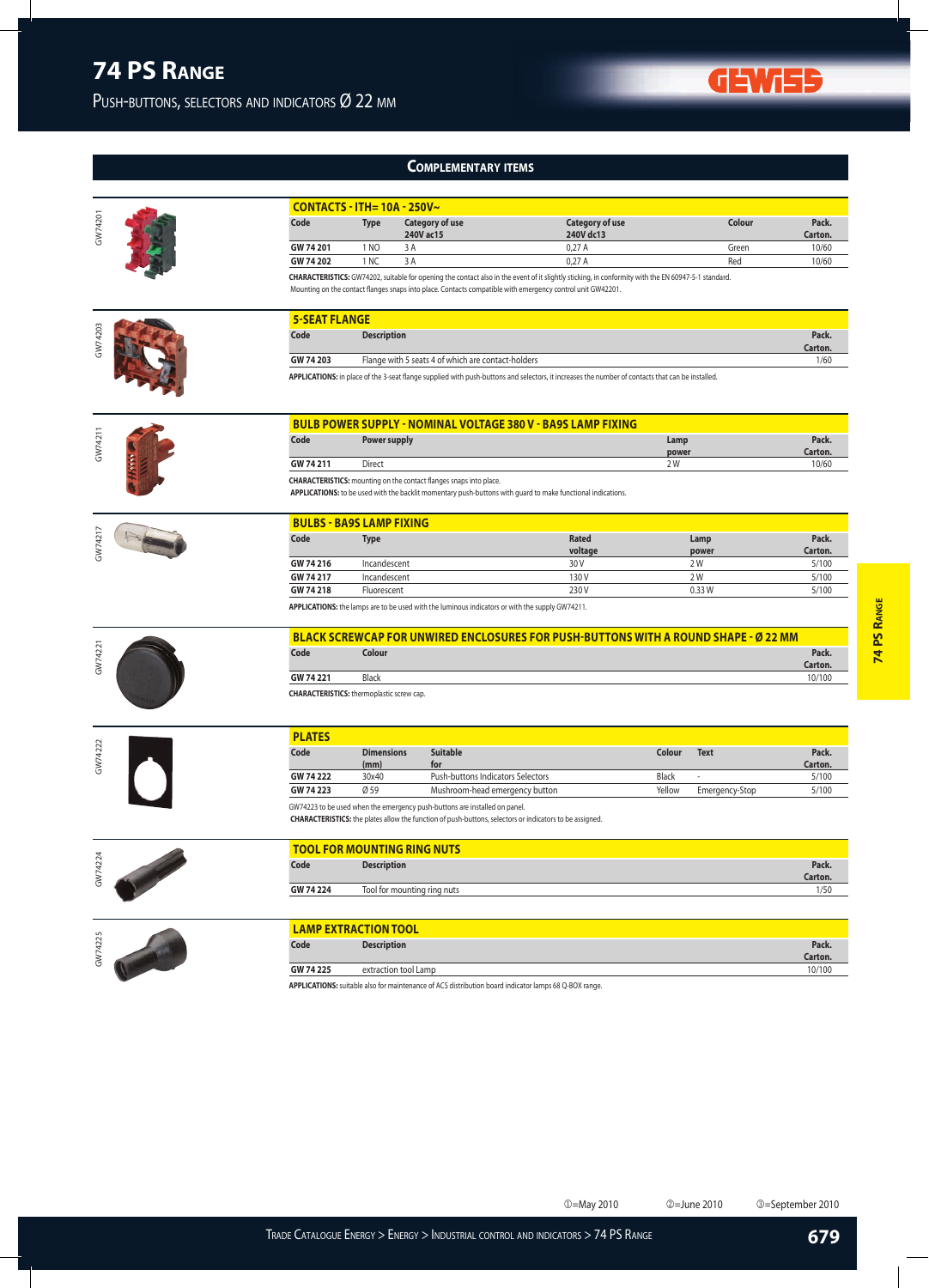PUSH-BUTTONS, SELECTORS AND INDICATORS Ø 22 MM



j=May 2010 k=June 2010 l=September 2010